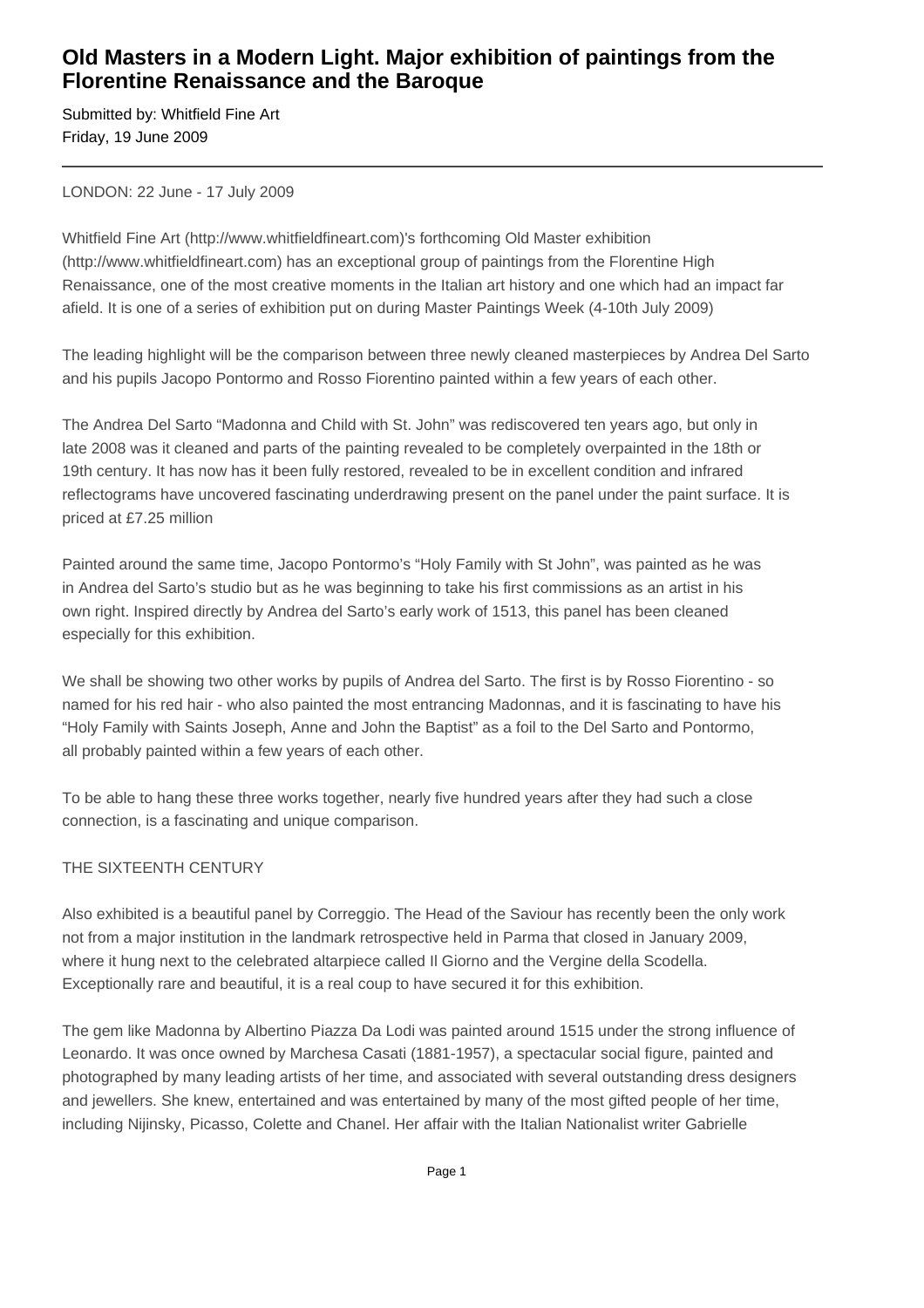d'Annunzio was widely publicised. The substantial fortune she inherited was not enough to finance the Marchesa's tastes.

## THE SEVENTEENTH CENTURY

The seventeenth century in the exhibition is represented by pictures whose unfamiliarity is matched by their force of presence.

Sir Anthony Van Dyck's Head of an Old Man, painted in the first Antwerp period, has hardly been seen in the last generation, having been in a private collection in Belgium for the last 40 years. Recorded in a 1660s Gallery Interior by David Teniers the Younger, now at Schleissheim, it is a picture that may even have come from the collection of Charles Ist at its dispersal after the King's execution in 1649. It is a work that is not a portrait, but more of a character study, in the line of Annibale Carracci's penetrating studies, where the artist was able not only to grasp the outward appearance but also the inner soul of the man. It is priced at £1.1 Million

Jusepe de Ribera's Aesop is one of the original philosophers the artist painted when he reached Rome, and tried to rival Caravaggio in naturalism and chiaroscuro. It has long been in a private collection in Belgium and has been cleaned especially for the exhibition.

The whole-length portrait by Simon Vouet, also painted during his Italian years. It is extraordinary because although Vouet's initial reputation, and his ease of travel to centres like London, Venice and Constantinople, was based on his facility with portraiture, for which he continued to be in demand in Rome and Genoa, there are singularly few instances of survival of this genre, mostly limited to head and shoulders likenesses.

WHITFIELD FINE ART LIMITED 23 Dering Street London W1S 1AW Tel: +44 (0) 20 7355 0040 www.whitfieldfineart.com

Established in 1979 Whitfield Fine Art is one of the leading Old Master galleries in the world. After twenty years on New Bond Street we have moved to a new gallery on Dering street.

We have a comprehensive stock of pictures of which a selection are on this site. They range from the fifteenth century right through to the end of the eighteenth century. We are specialists in Italian pictures, yet the gallery's stock is representative of painting throughout Western Europe, from large-scale altarpieces to postcard size landscape studies. We also deal in notable works by 20th century Modern British artists.

The gallery is happy to offer advice to those interested in art - at all levels. Whether it is an already established collection needing a specific work to complement it, or whether it is the search for the first purchase. We advise and act as agents to private collectors and institutions on a commission basis. We also supply and offer consultation on period frames for Old Master paintings.